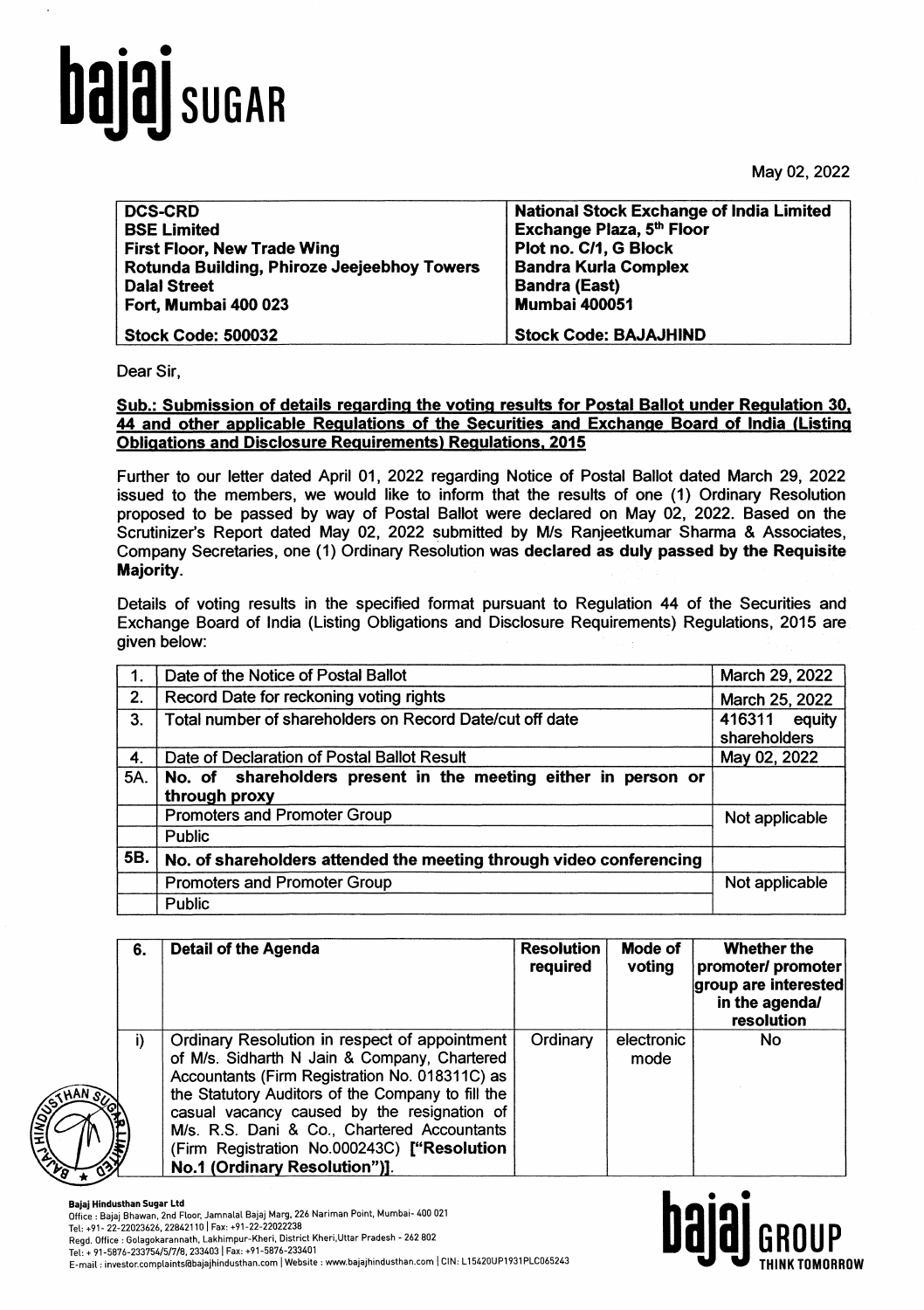

:2:

Further the following details of Postal ballot voting results are given below:

### RESOLUTION NO. 1 (ORDINARY RESOLUTION)

| Promoter/<br>Public                          | No. of<br>shares held<br>(1) | No. of<br>votes<br>(2) | % of Votes<br><b>on</b><br>outstanding<br>shares<br>$(3)=$<br>$[(2) / (1)]^*$<br>100 | No. of<br>Votes –<br>in favour<br>(4) | No. of<br>Votes -<br>against<br>(5) | $%$ of<br><b>Votes in</b><br>favour<br>on votes<br>casted<br>$(6)=$<br>$[(4)/(2)]^*$<br>100 | $%$ of<br><b>Votes</b><br>against<br>on votes<br>casted<br>$(7)=$<br>$[(5)/(2)]^*$<br>100 |
|----------------------------------------------|------------------------------|------------------------|--------------------------------------------------------------------------------------|---------------------------------------|-------------------------------------|---------------------------------------------------------------------------------------------|-------------------------------------------------------------------------------------------|
| <b>Promoter</b><br>land<br>Promoter<br>Group | 318743422                    | 318743422              |                                                                                      | 100.0000 318743422                    | $\mathbf{0}$                        | 100.0000                                                                                    |                                                                                           |
| $Pubic -$<br>Institutional<br>holders        | 289676458                    | 7285334                | 2.5150                                                                               | 7285334                               | $\mathbf{0}$                        | 100.0000                                                                                    |                                                                                           |
| Public-<br>Others                            | 668940062                    | 38298391               | 5.7252                                                                               | 38011385                              | 287006                              | 99.2506                                                                                     | 0.7494                                                                                    |
| <b>Total</b>                                 | 1277359942                   | 364327147              |                                                                                      | 28.5219 364040141                     | 287006                              | 99.9212                                                                                     | 0.0788                                                                                    |

We are also enclosing herewith Scrutinizer's Report on e-voting dated May 02, 2022.

The aforesaid resolution is deemed to have been passed on the last date of e-voting i.e. on Sunday, May 01, 2022.

The same may please be taken on record and suitably disseminated to all concerned.

Thanking you,

Yours faithfully, For Bajaj Hindusthan Sugar Limited

Karsin Asuis

Kausik Adhikari Company Secretary & Compliance Officer (Membership No. ACS 18556)

Encl.: as above

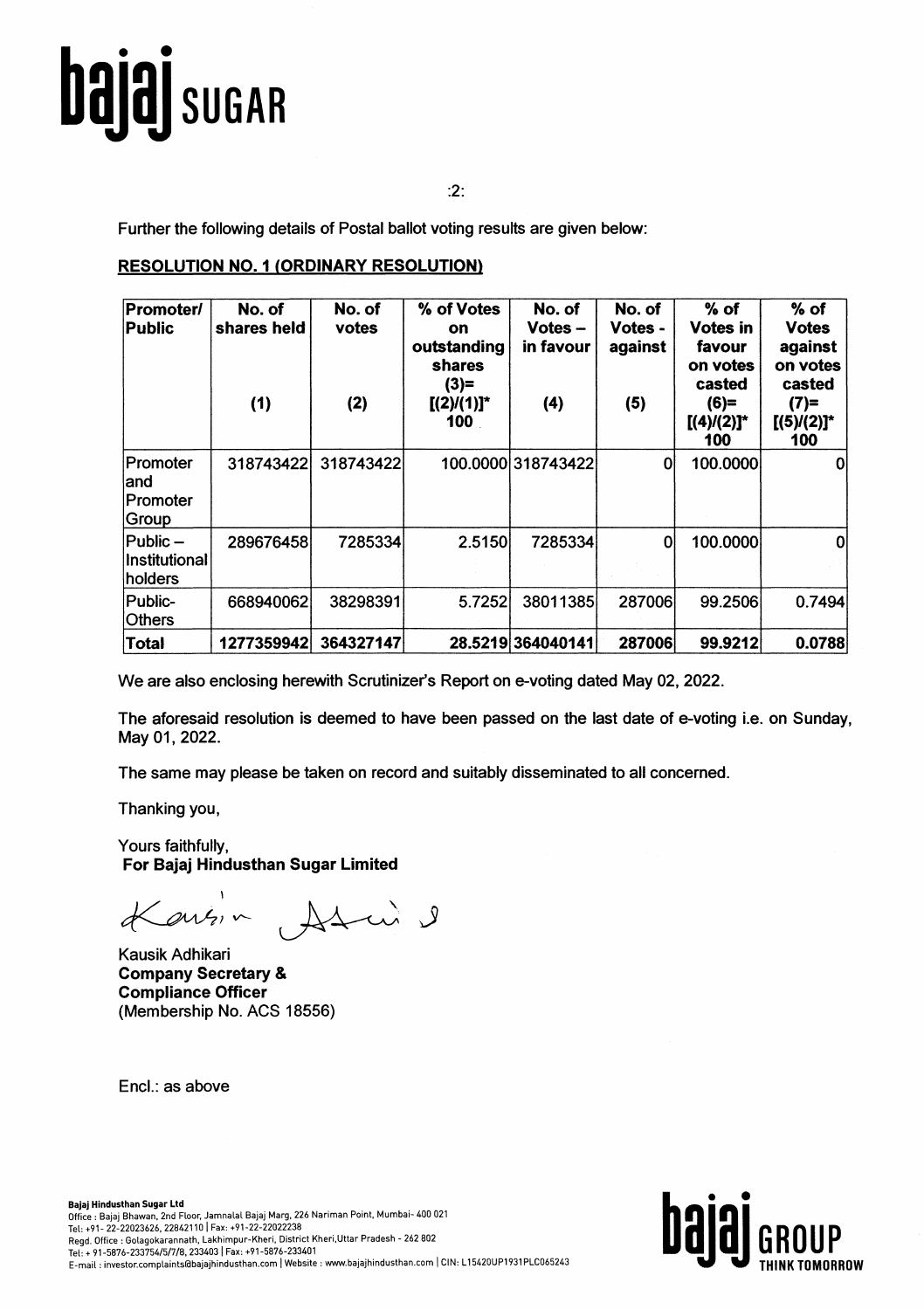

B-26, Venus CHS Ltd., Maitry Park, 100 Ft Road, Vasai West, Dist. Thane-401 202 Mobile: +91 97643 22951. Email: ranieetsharma1985@gmail.com UCN-S2016MH359900

#### SCRUTINIZER'S REPORT

To **The Chairman** Bajaj Hindusthan Sugar Limited Golagokarannath Lakhimpur-Kheri District Kheri Uttar Pradesh - 262802

Dear Sir,

#### Sub: Result of Postal Ballot by remote e-voting in terms of the Notice dated March 29, 2022 for passing one (1) Ordinary Resolution as set out below:

- i} Ordinary Resolution in respect of appointment of M/s. Sidharth N Jain & Company, Chartered Accountants (Firm Registration No. 018311C) as the Statutory Auditors of the Company to fill the casual vacancy caused by the resignation of M/s. R.S. Dani & Co., Chartered Accountants (Firm Registration No.000243C) [hereinafter referred to as "RESOLUTION NO. 1 (ORDINARY RESOLUTION")]
- 1. The Board of Directors of the Company at its Meeting held on March 29,2022 has appointed me as a Scrutinizer for conducting the postal ballot voting process for the above purpose.
- 2. I submit my report as under:
- 2.1 My responsibility as scrutinizer is restricted to preparing a scrutinizer's report of the votes cast by the members for the resolution contained in the Notice, based on the data downloaded from the website of National Securities Depository Limited (NSDL), the authorized agency engaged by the Company to provide e-voting facilities till the time fixed for closing of the remote e-voting process i.e. on or before 5:00 P.M. (IST) on Sunday,  $01<sup>st</sup>$  May, 2022.
- 2.2 The e-voting period remained open from Saturday,  $2<sup>nd</sup>$  April, 2022 at 9.00 A.M. (IST) and ended on Sunday,  $1<sup>st</sup>$  May, 2022 at 5.00 P.M. (IST) on the designated website of NSDL i.e. https://evoting.nsdl.com.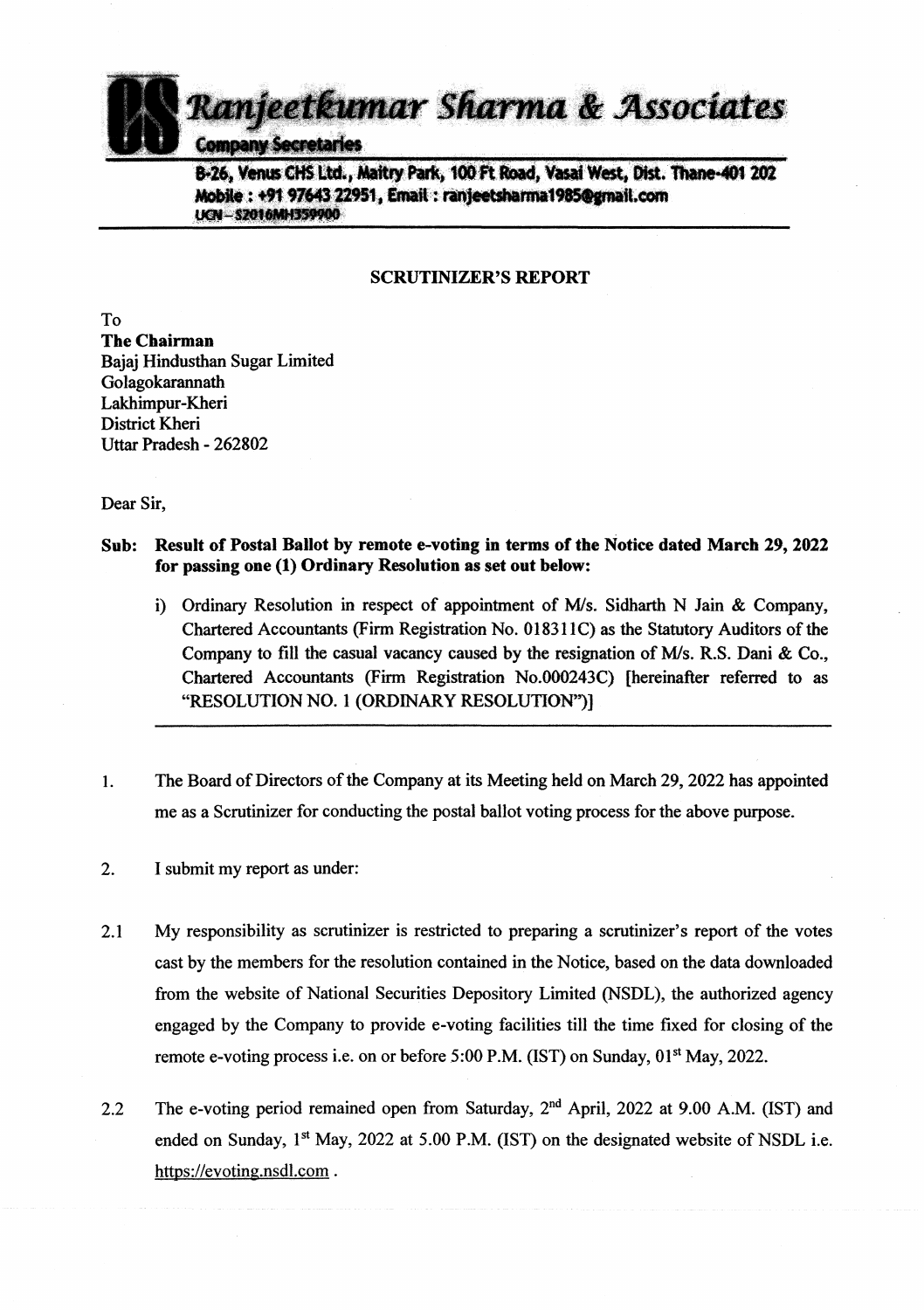

B-26, Venus CHS Ltd., Maitry Park, 100 Ft Road, Vasal West, Dist. Thane-401 202 Mobile: +91 97643 22951. Email: ranieetsharma1985@gmail.com UCN-S2016MH359900

- 2.3 On Friday,  $1<sup>st</sup>$  April, 2022 the Company had completed the dispatch of Postal Ballot Notice to its Members whose name(s) appeared in the Register of Members/List of Beneficial Owners received from Link Intime India Private Limited, the Registrar and Share Transfer Agent of the Company ("the RTA") as on the cut-off date i.e. Friday,  $25<sup>th</sup>$  March, 2022 and whose email address were available with the Company or with the RTA. Pursuant to the MCA Circulars, the Company had dispatched the notice only through e-mails. The Company had not dispatched the Postal Ballot Notice to those members whose e-mail address were not available with the RTA. However, the Company had also given an option to Members to register their e-mail address with the Company or the RTA. None of the shareholders availed the email id registration facility.
- 2.4 I had monitored the process of electronic voting (i.e. e-voting) through the scrutinizer's secured link provided by NSDL through its designated website.
- 2.5 The particulars of report downloaded from the website of NSDL have been entered in a separate register maintained for the purpose of Postal Ballot.
- 2.6 Votes cast by the members through e-voting, were reconciled with the records maintained by the Registrar and Share Transfer Agent of the Company and authorizations lodged with the Company.
- 2.7 This report is based on vote cast through e-voting, which was downloaded from the website ofNSDL i.e. https://evoting.nsdl.com .
- 2.8 I now submit my Scrutinizer's Report on the results of voting by postal ballot only through remote e-voting in respect of the said Ordinary Resolution for approval of appointment of Statutory Auditors of the Company to fill the casual vacancy caused by the resignation, as under: